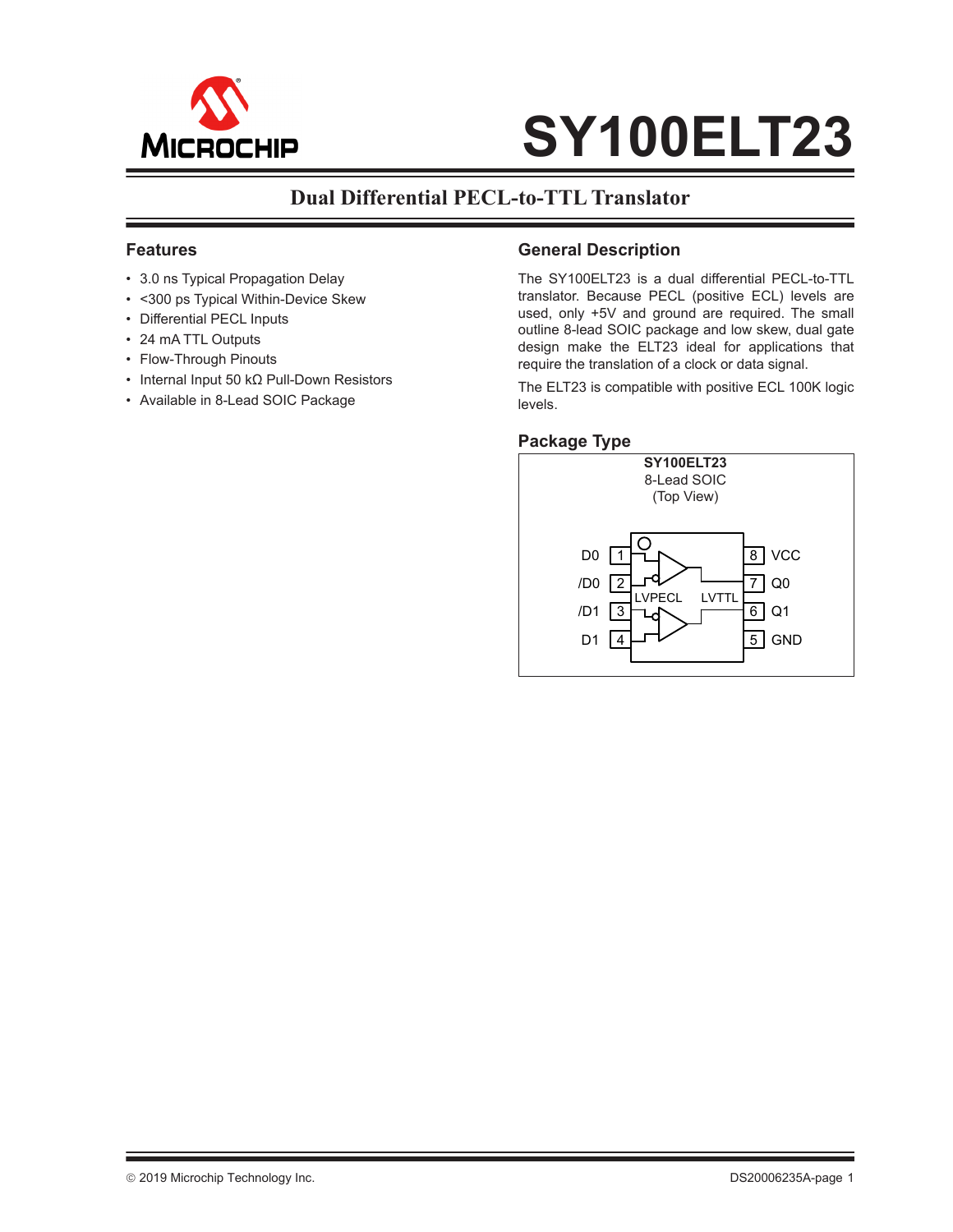# **1.0 ELECTRICAL CHARACTERISTICS**

#### **Absolute Maximum Ratings †**

**† Notice:** Permanent device damage can occur if absolute maximum ratings are exceeded. This is a stress rating only and functional operation is not implied at conditions other than those detailed in the operational sections of this data sheet. Exposure to absolute maximum rating conditions for extended periods may affect device reliability.

# **TTL DC ELECTRICAL CHARACTERISTICS [Note](#page-1-1) 1**

**Electrical Characteristics:**  $V_{CC} = V_{CC}$  (Min.) to  $V_{CC}$  (Max.); Values valid from  $-40^{\circ}$ C to +85°C unless otherwise noted.

| <b>Parameter</b>                       | Symbol          | Min.   | Typ. | Max.  | <b>Units</b> | <b>Conditions</b>     |                     |
|----------------------------------------|-----------------|--------|------|-------|--------------|-----------------------|---------------------|
| <b>Power Supply Current</b>            | Iсс             |        |      | 30    | mA           |                       |                     |
| Output High Voltage                    | V <sub>OH</sub> |        | 2.5  |       |              | V                     | $11_{OH} = -3.0$ mA |
|                                        |                 | 2.0    |      |       |              | $l_{OH} = -15$ mA     |                     |
| <b>Output Low Voltage</b>              | $V_{OL}$        |        |      | 0.5   | V            | $l_{OL}$ = 24 mA      |                     |
| <b>Output Short Circuit</b><br>Current | los             | $-200$ |      | $-80$ | mA           | $V_{\text{OUT}} = 0V$ |                     |

<span id="page-1-1"></span>**Note 1:** Parametric values specified at 5V power supply range for ELT23 series: +4.5V to +5.5V.

### **PECL DC ELECTRICAL CHARACTERISTICS [Note](#page-1-1) 1**

**Electrical Characteristics:**  $V_{CC} = V_{CC}$  (Min.) to  $V_{CC}$  (Max.); Values valid from  $-40^{\circ}$ C to +85°C unless otherwise noted.

| <b>Parameter</b>   | <b>Symbol</b>   | Min. | Typ.                     | Max.         | Units | <b>Conditions</b> |
|--------------------|-----------------|------|--------------------------|--------------|-------|-------------------|
| Input High Current | ЧH              |      |                          | 150          | μA    |                   |
| Input Low Current  | ΨL              | 0.5  |                          |              | μA    |                   |
| Common Mode Range  | $\rm V_{CMR}$   | 2.2  | $\overline{\phantom{0}}$ | $V_{\rm CC}$ |       |                   |
| Input High Voltage | V <sub>IH</sub> | 3835 | $\overline{\phantom{0}}$ | 4120         | mV    | Note 2            |
| Input Low Voltage  | $V_{IL}$        | 3190 |                          | 3525         | mV    | Note 2            |

<span id="page-1-0"></span>**Note 1:** Parametric values specified at 5V power supply range for ELT23 series: +4.5V to +5.5V.

**2:** These values are for  $V_{CC}$  = 5.0V. Level specifications will vary 1:1  $V_{CC}$ .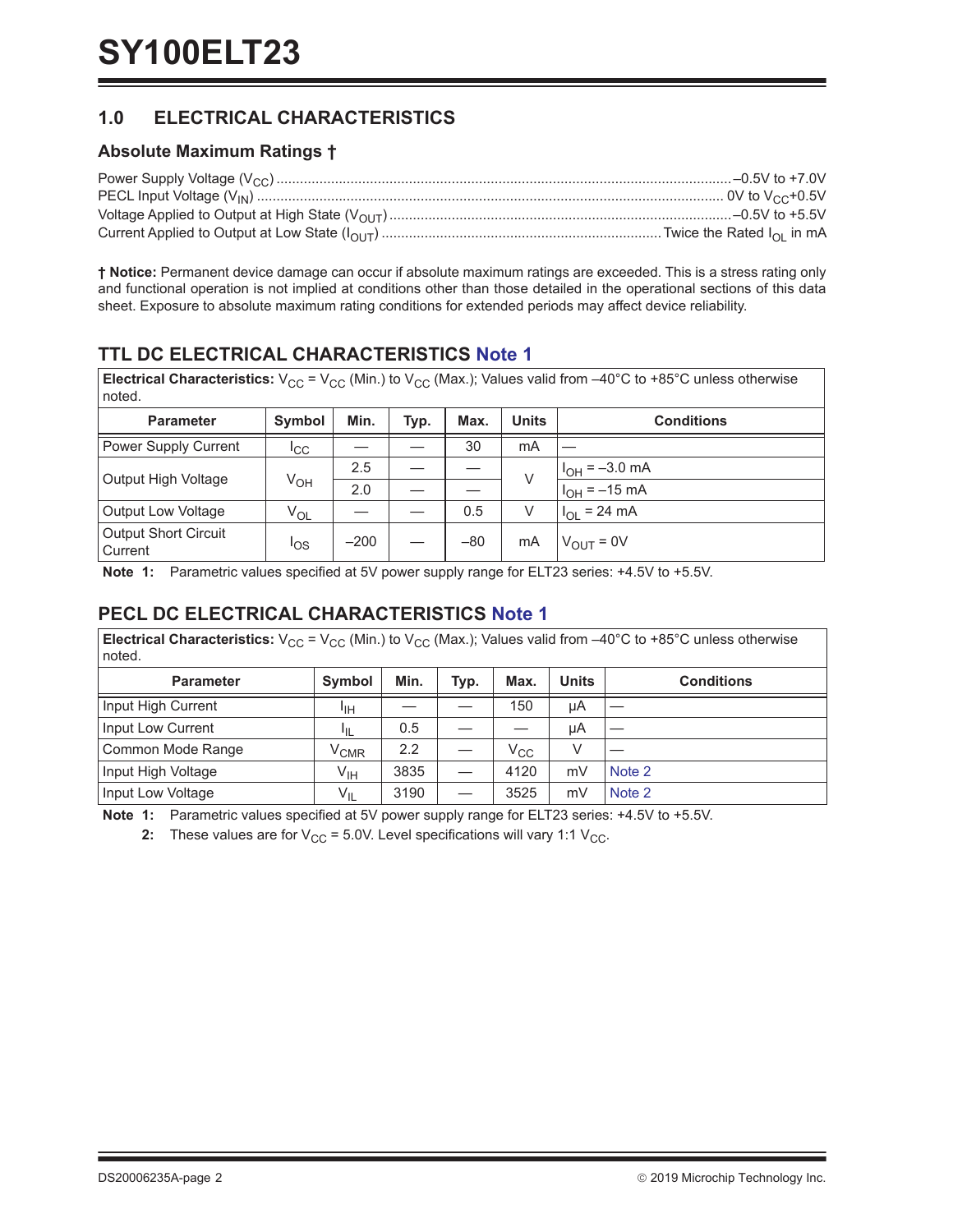## **AC ELECTRICAL CHARACTERISTICS**

**Electrical Characteristics:**  $V_{CC} = V_{CC}$  (Min.) to  $V_{CC}$  (Max.); Values valid from  $-40^{\circ}$ C to +85°C unless otherwise noted.

| nowu.                                          |                                    |      |      |      |              |                               |  |
|------------------------------------------------|------------------------------------|------|------|------|--------------|-------------------------------|--|
| <b>Parameter</b>                               | Symbol                             | Min. | Typ. | Max. | <b>Units</b> | <b>Condition</b>              |  |
| Maximum Input<br>Frequency                     | $f_{MAX}$                          | 160  |      |      | <b>MHz</b>   | $C_1 = 50$ pF                 |  |
| Propagation Delay<br>D to Output Q             | t <sub>PLH,</sub> t <sub>PHL</sub> | 2.5  | 3.0  | 3.5  | ns           | $C_1 = 50$ pF                 |  |
| Part-to-Part Skew                              | t <sub>SKPP</sub>                  |      |      | 0.5  | ns           | $C_1$ = 50 pF, Note 2, Note 5 |  |
| <b>Within-Device Skew</b>                      | $I_{SKEW++}$                       |      |      | 0.3  | ns           | $C_1$ = 50 pF, Note 3, Note 5 |  |
|                                                | <sup>I</sup> SKEW—                 |      |      |      |              | $C_1$ = 50 pF, Note 4, Note 5 |  |
| Input Swing                                    | $V_{PP}$                           | 200  |      | 1000 | mV           | Note 6                        |  |
| <b>Output Rise/Fall Time</b><br>(1.0V to 2.0V) | $t_r/t_f$                          |      |      | 1.5  | ns           | $C_1 = 50$ pF                 |  |

<span id="page-2-4"></span><span id="page-2-1"></span>**Note 1:** Parametric values specified at 5V power supply range for ELT23 series: +4.5V to +5.5V.

**2:** Part-to-Part skew considering High-to-High transitions at common V<sub>CC</sub> level

- **3:** Within-Device skew considering High-to-High transitions at common V<sub>CC</sub> level.
- <span id="page-2-3"></span>**4:** Within-Device skew considering Low-to-Low transitions at common V<sub>CC</sub> level.
- <span id="page-2-0"></span>**5:** All skew parameters are guaranteed, but not tested.
- **6:** Input swing for which AC parameters are guaranteed.200 mV input guarantees full logic at output.

#### <span id="page-2-2"></span>**TEMPERATURE SPECIFICATIONS**

| <b>Parameters</b>                    | Symbol | Min.  | Typ. | Max.   | <b>Units</b> | <b>Conditions</b>  |  |
|--------------------------------------|--------|-------|------|--------|--------------|--------------------|--|
| <b>Temperature Ranges</b>            |        |       |      |        |              |                    |  |
| <b>Ambient Operating Temperature</b> | A      | $-40$ |      | $+85$  | °C           |                    |  |
| Storage Temperature                  | 'S     | $-65$ |      | $+150$ | °C           |                    |  |
| Lead Temperature                     |        |       |      | $+260$ | $^{\circ}C$  | Soldering, 20 sec. |  |

#### **TRUTH TABLE**

| Open | Open |  |
|------|------|--|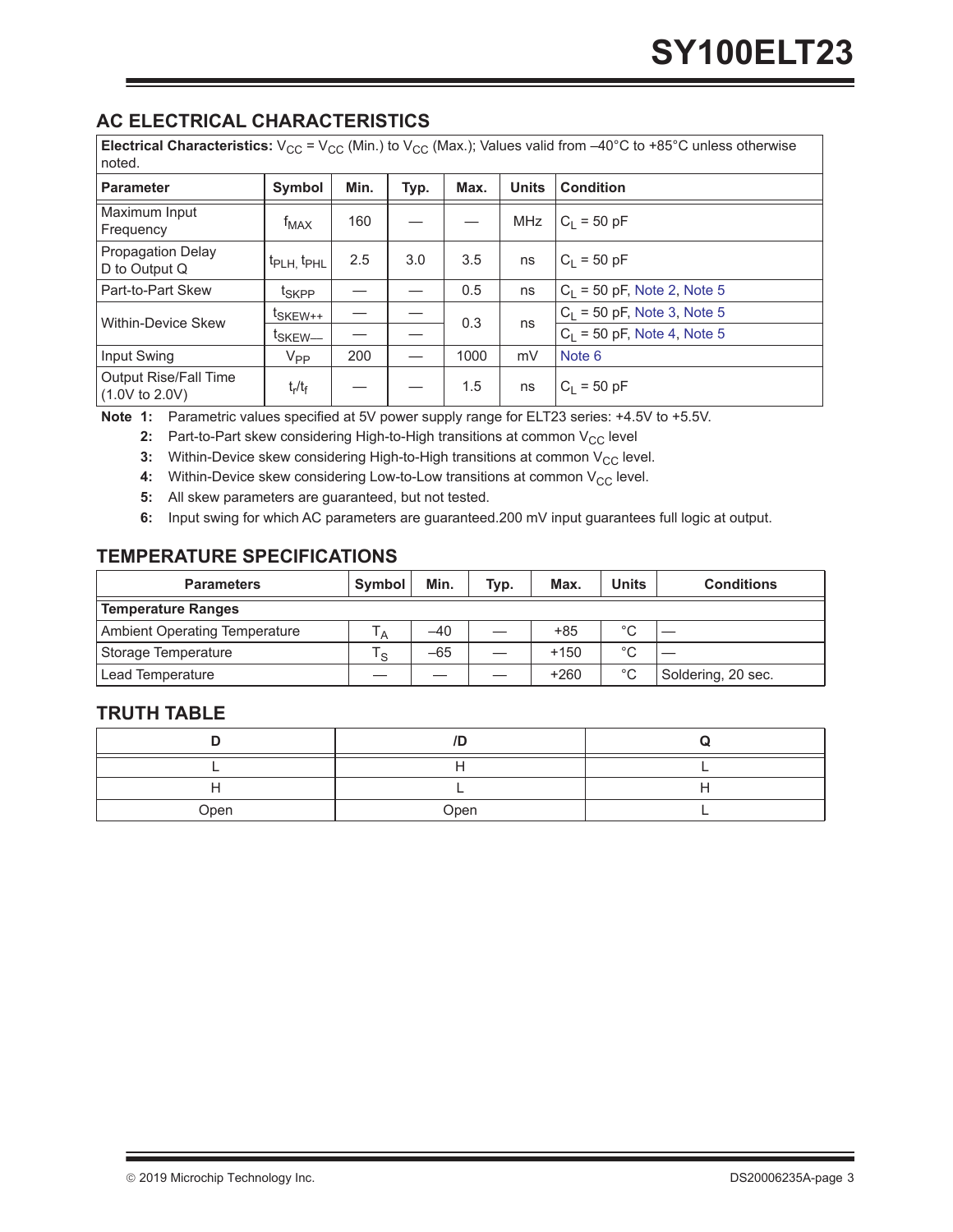## **2.0 PIN DESCRIPTIONS**

The descriptions of the pins are listed in [Table](#page-3-0) 2-1.

| <b>Pin Number</b> | <b>Pin Name</b> | <b>Description</b>        |  |  |  |  |  |
|-------------------|-----------------|---------------------------|--|--|--|--|--|
| 1, 2              | D0, /D0         | No Connect.               |  |  |  |  |  |
| 4, 3              | D1,/D1          | Differential PECL Inputs. |  |  |  |  |  |
| 5                 | <b>GND</b>      | Ground.                   |  |  |  |  |  |
| 7.6               | Q0, /Q1         | TTL Outputs.              |  |  |  |  |  |
| 8                 | VCC             | +5.0V Supply.             |  |  |  |  |  |

#### <span id="page-3-0"></span>**TABLE 2-1: PIN FUNCTION TABLE**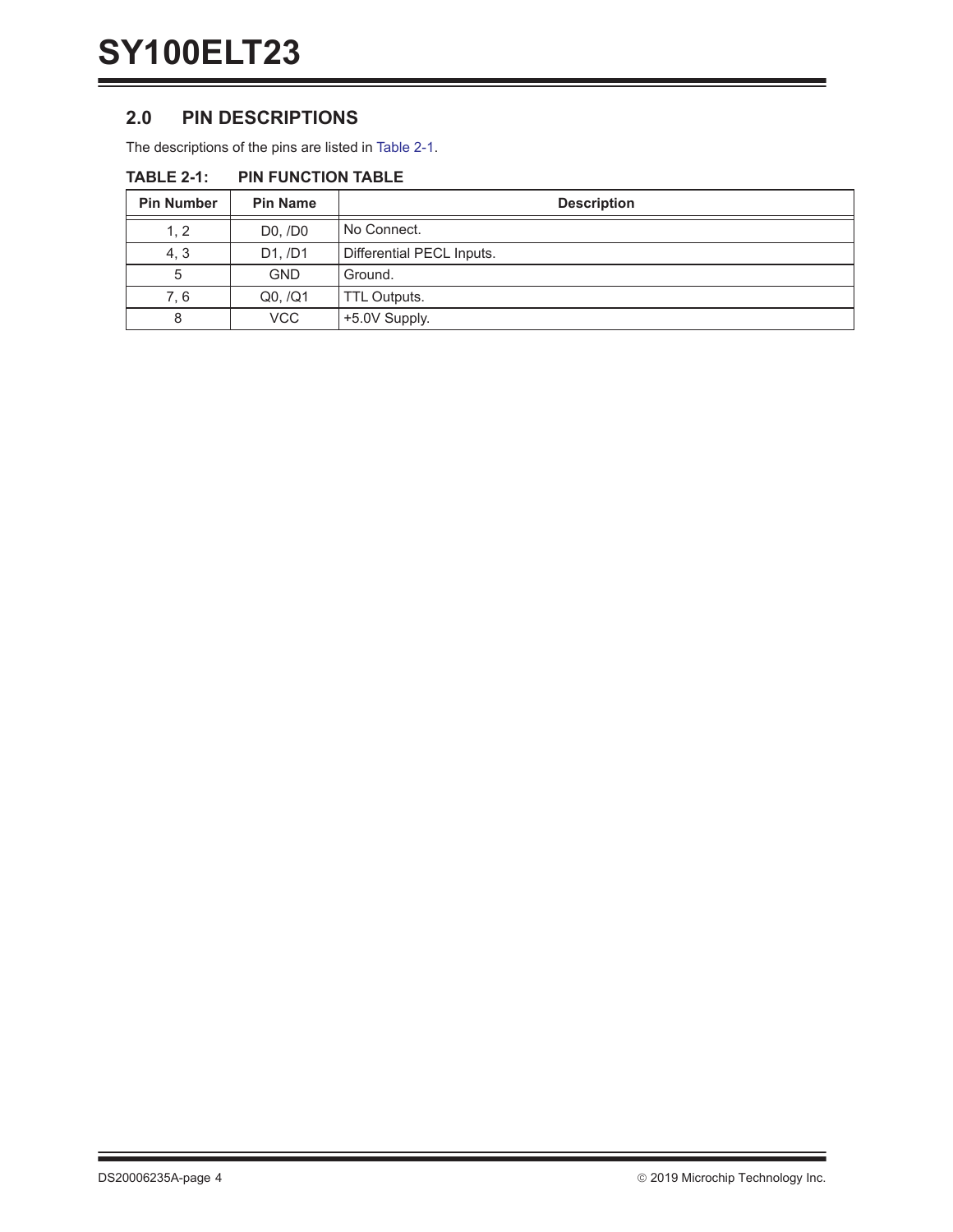#### **3.0 PACKAGING INFORMATION**

#### **3.1 Package Marking Information**



| Legend: | XXX                 | Product code or customer-specific information                                                                                                                                                                                                |
|---------|---------------------|----------------------------------------------------------------------------------------------------------------------------------------------------------------------------------------------------------------------------------------------|
|         | Y                   | Year code (last digit of calendar year)                                                                                                                                                                                                      |
|         | YY                  | Year code (last 2 digits of calendar year)                                                                                                                                                                                                   |
|         | <b>WW</b>           | Week code (week of January 1 is week '01')                                                                                                                                                                                                   |
|         | <b>NNN</b>          | Alphanumeric traceability code                                                                                                                                                                                                               |
|         | $\circled{e3}$      | Pb-free JEDEC <sup>®</sup> designator for Matte Tin (Sn)                                                                                                                                                                                     |
|         |                     | This package is Pb-free. The Pb-free JEDEC designator ((e3))                                                                                                                                                                                 |
|         |                     | can be found on the outer packaging for this package.                                                                                                                                                                                        |
|         | mark).              | $\bullet$ , $\blacktriangle$ , $\blacktriangledown$ Pin one index is identified by a dot, delta up, or delta down (triangle                                                                                                                  |
| Note:   | the corporate logo. | In the event the full Microchip part number cannot be marked on one line, it will<br>be carried over to the next line, thus limiting the number of available<br>characters for customer-specific information. Package may or may not include |
|         |                     | Underbar () and/or Overbar ( <sup>-</sup> ) symbol may not be to scale.                                                                                                                                                                      |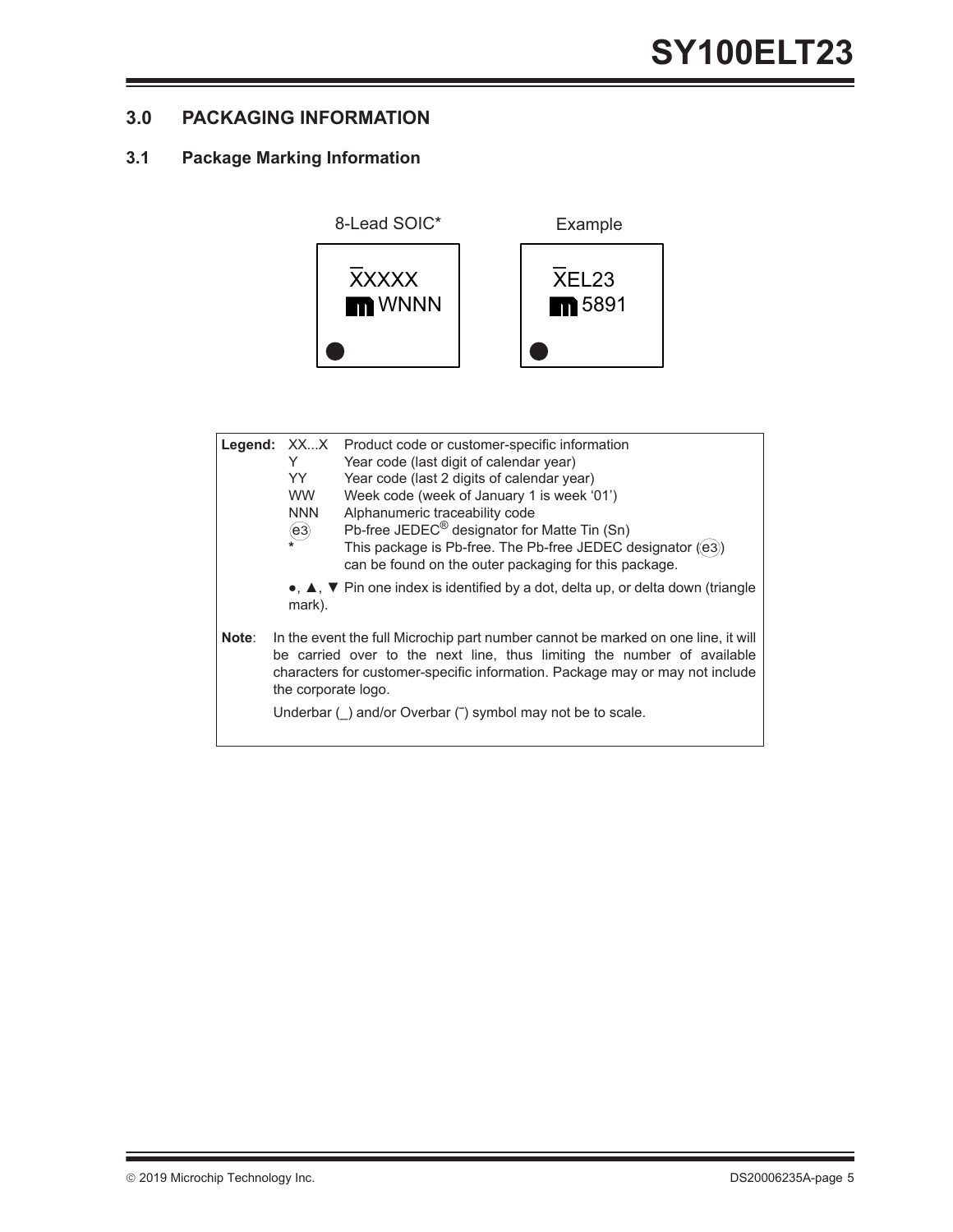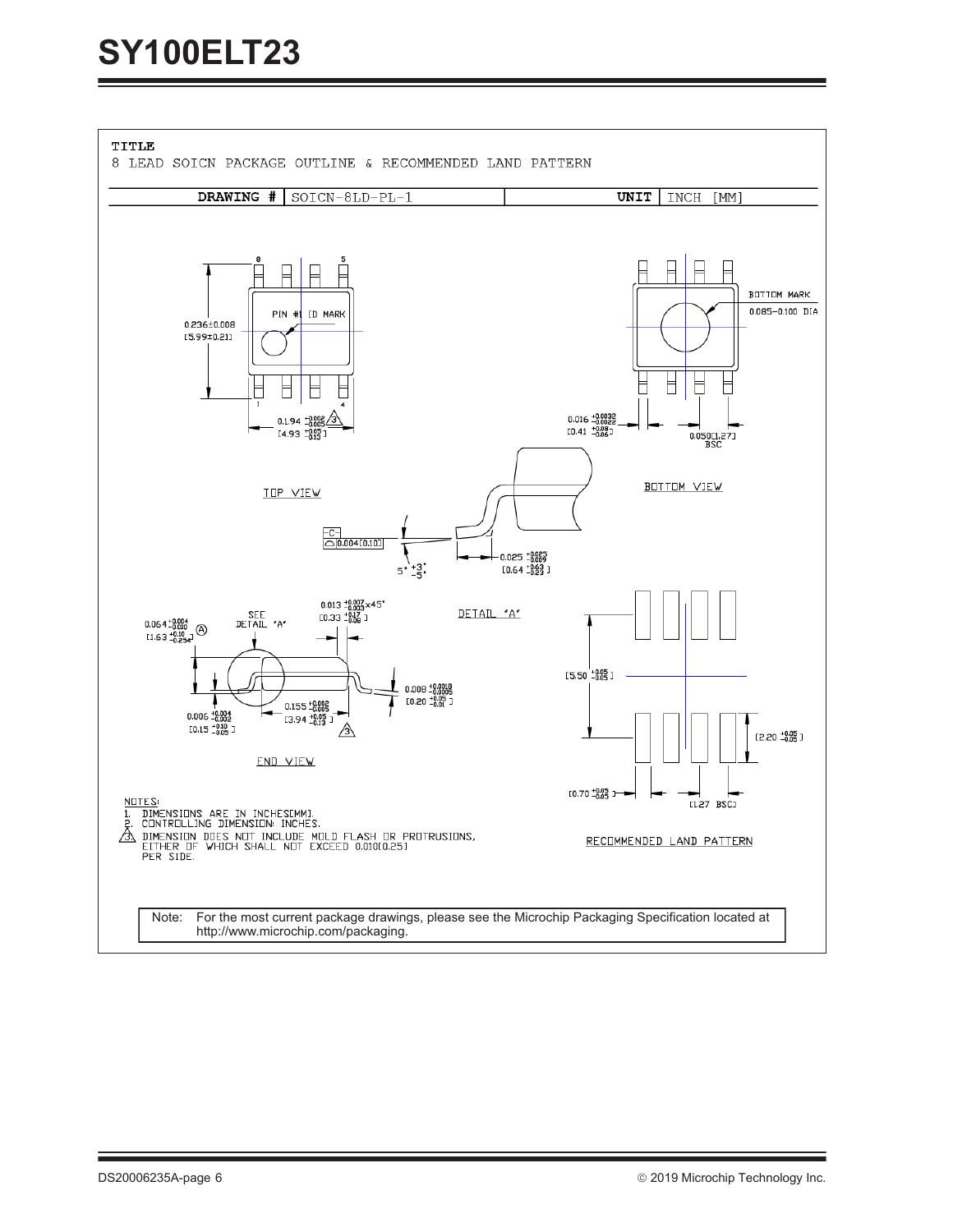### **APPENDIX A: REVISION HISTORY**

#### **Revision A (August 2019)**

- Converted Micrel document SY100ELT23 to Microchip data sheet DS20006235A.
- Minor text changes throughout.
- Removal of all reference to the discontinued SY10ELT23.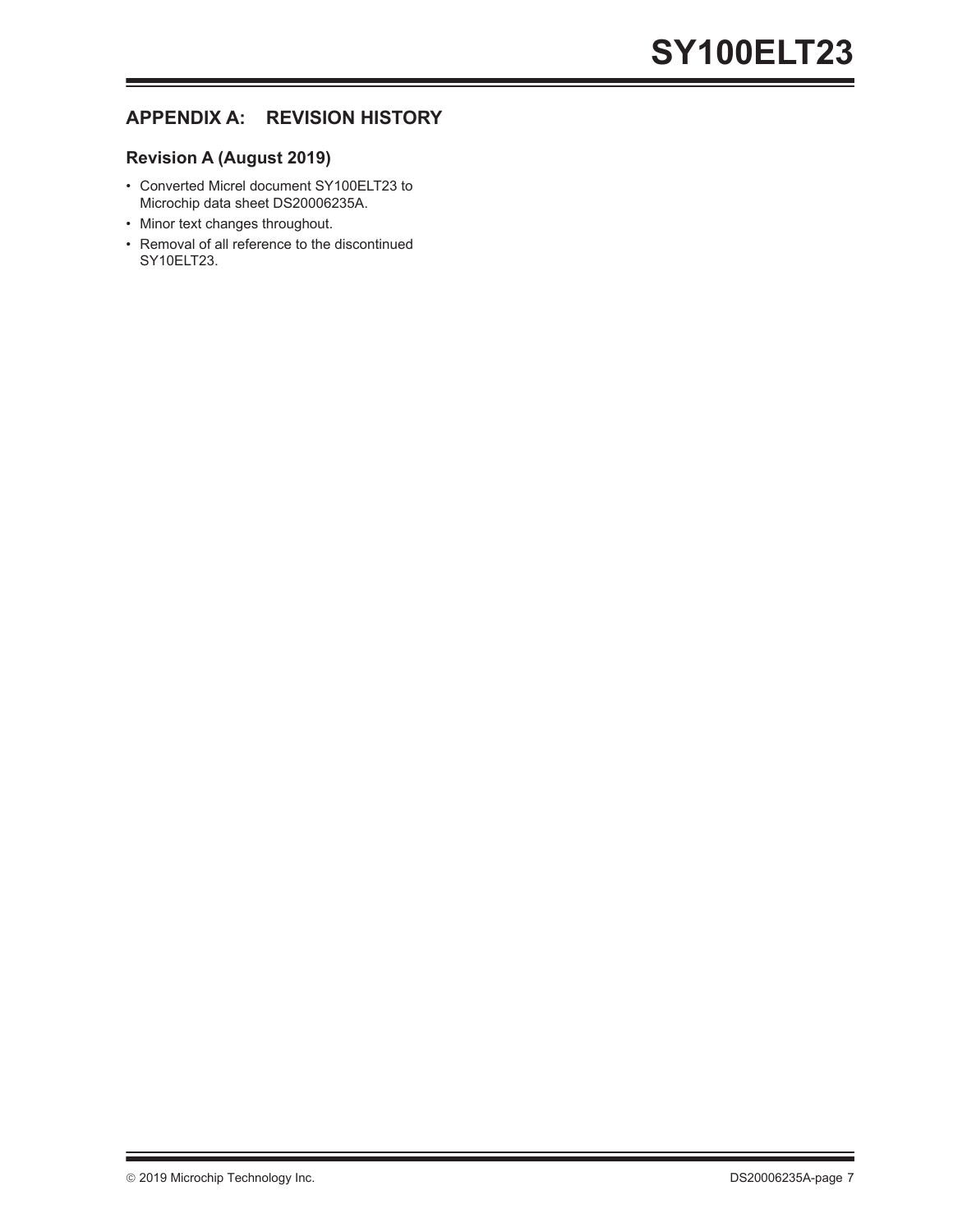# **SY100ELT23**

**NOTES:**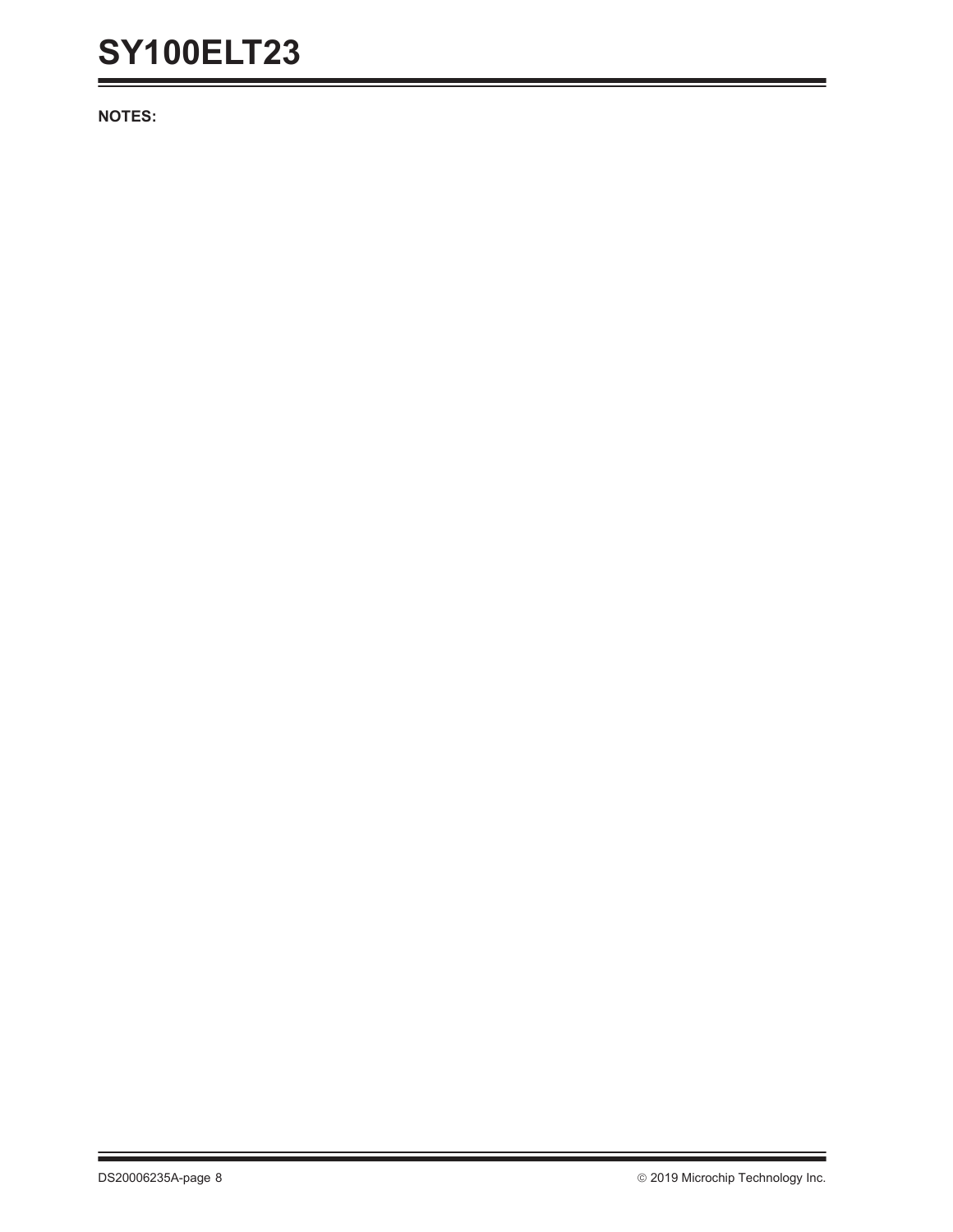## **PRODUCT IDENTIFICATION SYSTEM**

To order or obtain information, e.g., on pricing or delivery, contact your local Microchip representative or sales office.

|                              |                                        |                                                        |                       | Examples: |                                                                                                                                                                                                                                     |
|------------------------------|----------------------------------------|--------------------------------------------------------|-----------------------|-----------|-------------------------------------------------------------------------------------------------------------------------------------------------------------------------------------------------------------------------------------|
| Part No.<br>Device           | <u>x</u><br>Package                    | x<br>Temp.<br>Range                                    | <u>-XX</u><br>Packing |           | a) SY100ELT23ZG:<br>SY100ELT23,8 -Lead SOIC,<br>$-40^{\circ}$ C to +85 $^{\circ}$ C Temperature Range, 95/Tube                                                                                                                      |
| Device:                      |                                        | SY100ELT23: Dual Differential PECL-to-TTL Translator   |                       |           | b) SY100ELT23ZG-TR:<br>SY100ELT23, 8-Lead SOIC,<br>-40°C to +85°C Temperature Range, 1,000/Reel                                                                                                                                     |
| Package:                     | Ζ                                      | 8-Lead SOIC                                            |                       | Note 1:   | Tape and Reel identifier only appears in the                                                                                                                                                                                        |
| <b>Temperature</b><br>Range: | G<br>$=$                               | $-40^{\circ}$ C to +85 $^{\circ}$ C (NiPdAu Lead-Free) |                       |           | catalog part number description. This<br>identifier is used for ordering purposes and<br>is not printed on the device package. Check<br>with your Microchip Sales Office for package<br>availability with the Tape and Reel option. |
| Tape and Reel:               | 95/Tube<br>$<$ blank $>=$<br>TR<br>$=$ | 1.000/Reel                                             |                       |           |                                                                                                                                                                                                                                     |
|                              |                                        |                                                        |                       |           |                                                                                                                                                                                                                                     |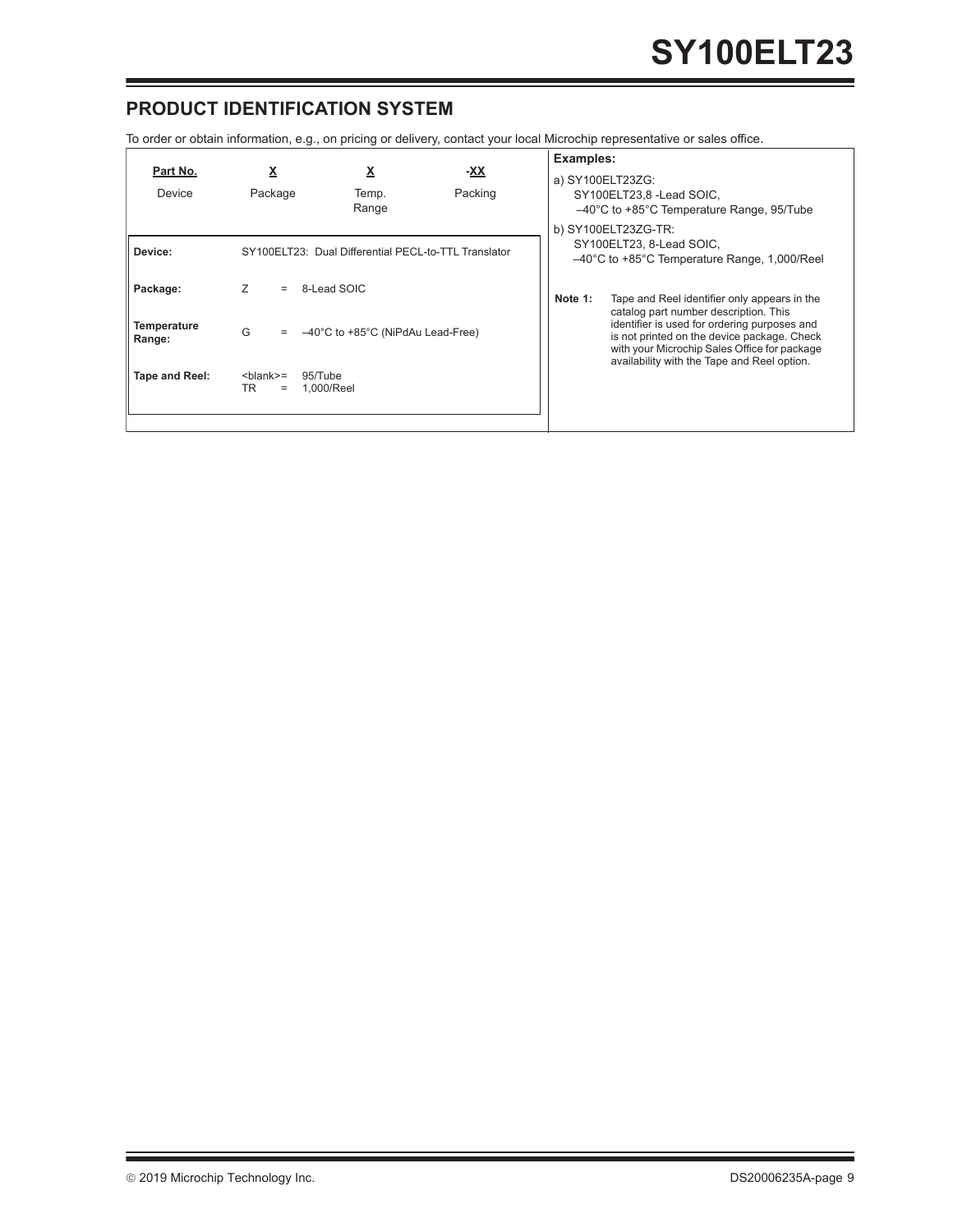# **SY100ELT23**

**NOTES:**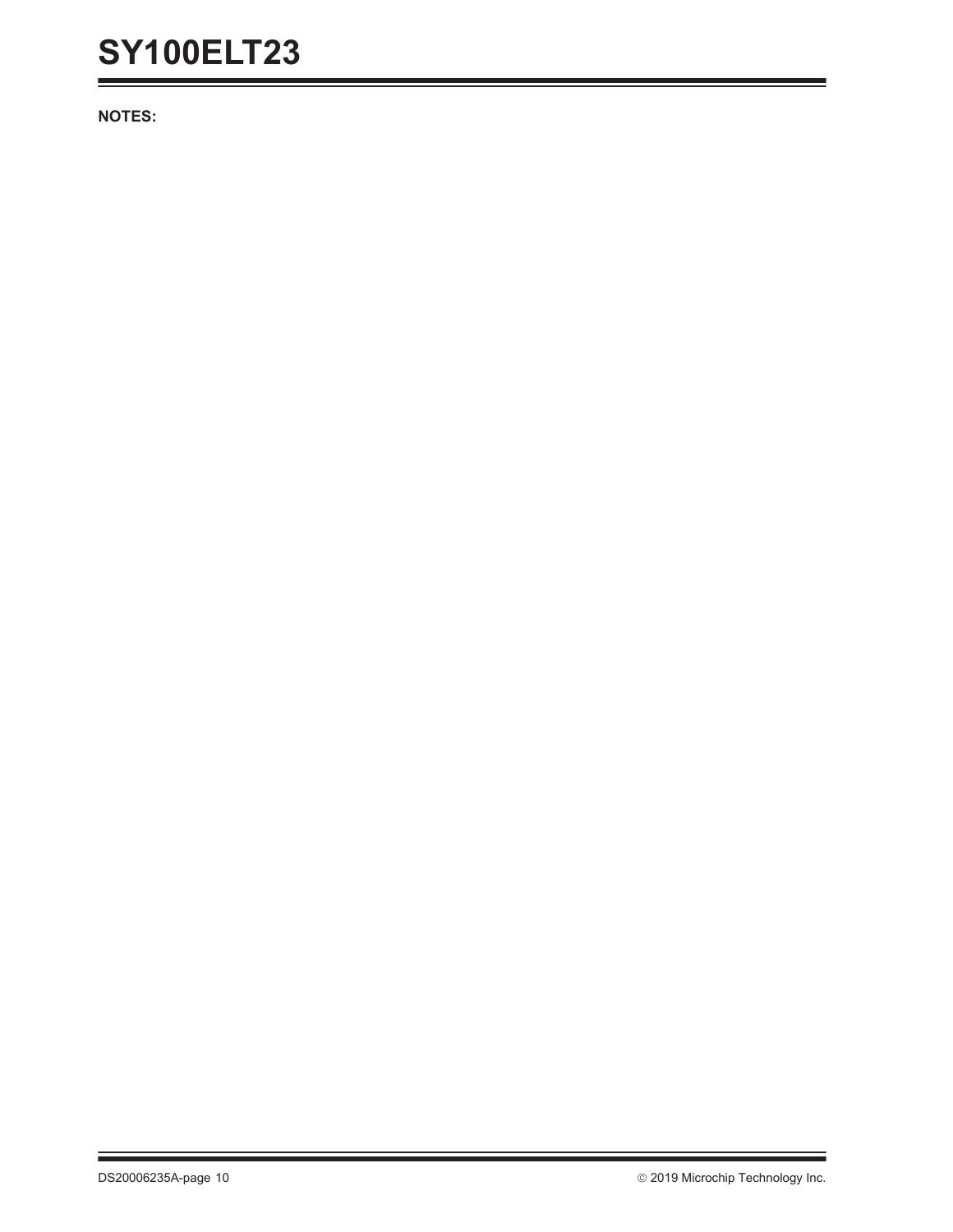#### **Note the following details of the code protection feature on Microchip devices:**

- Microchip products meet the specification contained in their particular Microchip Data Sheet.
- Microchip believes that its family of products is one of the most secure families of its kind on the market today, when used in the intended manner and under normal conditions.
- There are dishonest and possibly illegal methods used to breach the code protection feature. All of these methods, to our knowledge, require using the Microchip products in a manner outside the operating specifications contained in Microchip's Data Sheets. Most likely, the person doing so is engaged in theft of intellectual property.
- Microchip is willing to work with the customer who is concerned about the integrity of their code.
- Neither Microchip nor any other semiconductor manufacturer can guarantee the security of their code. Code protection does not mean that we are guaranteeing the product as "unbreakable."

Code protection is constantly evolving. We at Microchip are committed to continuously improving the code protection features of our products. Attempts to break Microchip's code protection feature may be a violation of the Digital Millennium Copyright Act. If such acts allow unauthorized access to your software or other copyrighted work, you may have a right to sue for relief under that Act.

Information contained in this publication regarding device applications and the like is provided only for your convenience and may be superseded by updates. It is your responsibility to ensure that your application meets with your specifications. MICROCHIP MAKES NO REPRESENTATIONS OR WARRANTIES OF ANY KIND WHETHER EXPRESS OR IMPLIED, WRITTEN OR ORAL, STATUTORY OR OTHERWISE, RELATED TO THE INFORMATION, INCLUDING BUT NOT LIMITED TO ITS CONDITION, QUALITY, PERFORMANCE, MERCHANTABILITY OR FITNESS FOR PURPOSE**.** Microchip disclaims all liability arising from this information and its use. Use of Microchip devices in life support and/or safety applications is entirely at the buyer's risk, and the buyer agrees to defend, indemnify and hold harmless Microchip from any and all damages, claims, suits, or expenses resulting from such use. No licenses are conveyed, implicitly or otherwise, under any Microchip intellectual property rights unless otherwise stated.

#### **Trademarks**

The Microchip name and logo, the Microchip logo, Adaptec, AnyRate, AVR, AVR logo, AVR Freaks, BesTime, BitCloud, chipKIT, chipKIT logo, CryptoMemory, CryptoRF, dsPIC, FlashFlex, flexPWR, HELDO, IGLOO, JukeBlox, KeeLoq, Kleer, LANCheck, LinkMD, maXStylus, maXTouch, MediaLB, megaAVR, Microsemi, Microsemi logo, MOST, MOST logo, MPLAB, OptoLyzer, PackeTime, PIC, picoPower, PICSTART, PIC32 logo, PolarFire, Prochip Designer, QTouch, SAM-BA, SenGenuity, SpyNIC, SST, SST Logo, SuperFlash, Symmetricom, SyncServer, Tachyon, TempTrackr, TimeSource, tinyAVR, UNI/O, Vectron, and XMEGA are registered trademarks of Microchip Technology Incorporated in the U.S.A. and other countries.

APT, ClockWorks, The Embedded Control Solutions Company, EtherSynch, FlashTec, Hyper Speed Control, HyperLight Load, IntelliMOS, Libero, motorBench, mTouch, Powermite 3, Precision Edge, ProASIC, ProASIC Plus, ProASIC Plus logo, Quiet-Wire, SmartFusion, SyncWorld, Temux, TimeCesium, TimeHub, TimePictra, TimeProvider, Vite, WinPath, and ZL are registered trademarks of Microchip Technology Incorporated in the U.S.A.

Adjacent Key Suppression, AKS, Analog-for-the-Digital Age, Any Capacitor, AnyIn, AnyOut, BlueSky, BodyCom, CodeGuard, CryptoAuthentication, CryptoAutomotive, CryptoCompanion, CryptoController, dsPICDEM, dsPICDEM.net, Dynamic Average Matching, DAM, ECAN, EtherGREEN, In-Circuit Serial Programming, ICSP, INICnet, Inter-Chip Connectivity, JitterBlocker, KleerNet, KleerNet logo, memBrain, Mindi, MiWi, MPASM, MPF, MPLAB Certified logo, MPLIB, MPLINK, MultiTRAK, NetDetach, Omniscient Code Generation, PICDEM, PICDEM.net, PICkit, PICtail, PowerSmart, PureSilicon, QMatrix, REAL ICE, Ripple Blocker, SAM-ICE, Serial Quad I/O, SMART-I.S., SQI, SuperSwitcher, SuperSwitcher II, Total Endurance, TSHARC, USBCheck, VariSense, ViewSpan, WiperLock, Wireless DNA, and ZENA are trademarks of Microchip Technology Incorporated in the U.S.A. and other countries.

SQTP is a service mark of Microchip Technology Incorporated in the U.S.A.

The Adaptec logo, Frequency on Demand, Silicon Storage Technology, and Symmcom are registered trademarks of Microchip Technology Inc. in other countries.

GestIC is a registered trademark of Microchip Technology Germany II GmbH & Co. KG, a subsidiary of Microchip Technology Inc., in other countries.

All other trademarks mentioned herein are property of their respective companies.

© 2019, Microchip Technology Incorporated, All Rights Reserved.

ISBN: 978-1-5224-4614-9

*[For information regarding Microchip's Quality Management Systems,](www.microchip.com/quality)  [please visit](www.microchip.com/quality) www.microchip.com/quality.*